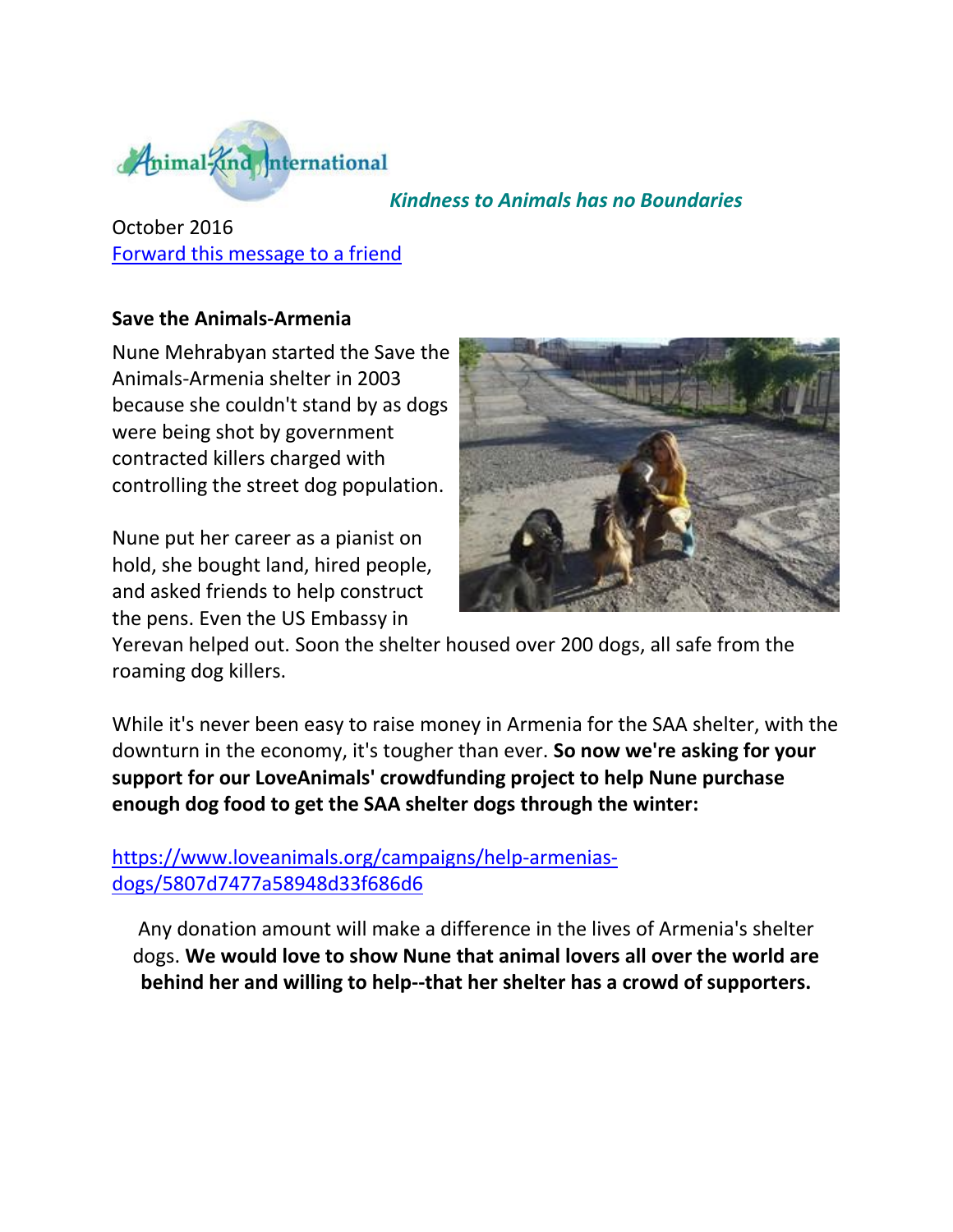## **We need you more than ever!**

No matter how well Nune plans, she just can't stretch her money far enough to get the 180 dogs, now at the shelter, through the winter. Many of these dogs are older, having spent years with SAA; it's still not common in Armenia to adopt from a shelter and most people want pedigree dogs.

**Winter is tough in Armenia, and especially the older dogs need extra good nutrition to keep them healthy during the cold, damp months.**



AKI donors have come through for SAA animals in the past. Read how[:](http://cts.vresp.com/c/?AnimalKindInternatio/536d853678/f33df9aebc/0640db99f7) [http://www.animal-kind.org/aki-armenia](http://cts.vresp.com/c/?AnimalKindInternatio/536d853678/f33df9aebc/0640db99f7)

## **Why help dogs at the Save the Animals-Armenia shelter?**

1. It's the only animal shelter in Armenia.

2. The dogs have a happy life at the shelterthey get out of their pens every day and get to play together.

3. All dogs are spayed, and as funds allow, neutered.

4. All dogs get the vet care they need (and for these older dogs, that care can be costly).

5. Nune has done and will do anything to



help these dogs, and she needs to know she's not alone.

We really need your support to make sure these dogs have full bellies in the winter. Please forward our LoveAnimals' project to your other animal loving friends; it takes a crowd!

[https://www.loveanimals.org/campaigns/help-armenias](http://cts.vresp.com/c/?AnimalKindInternatio/536d853678/f33df9aebc/8a47017d7c)[dogs/5807d7477a58948d33f686d6](http://cts.vresp.com/c/?AnimalKindInternatio/536d853678/f33df9aebc/8a47017d7c)